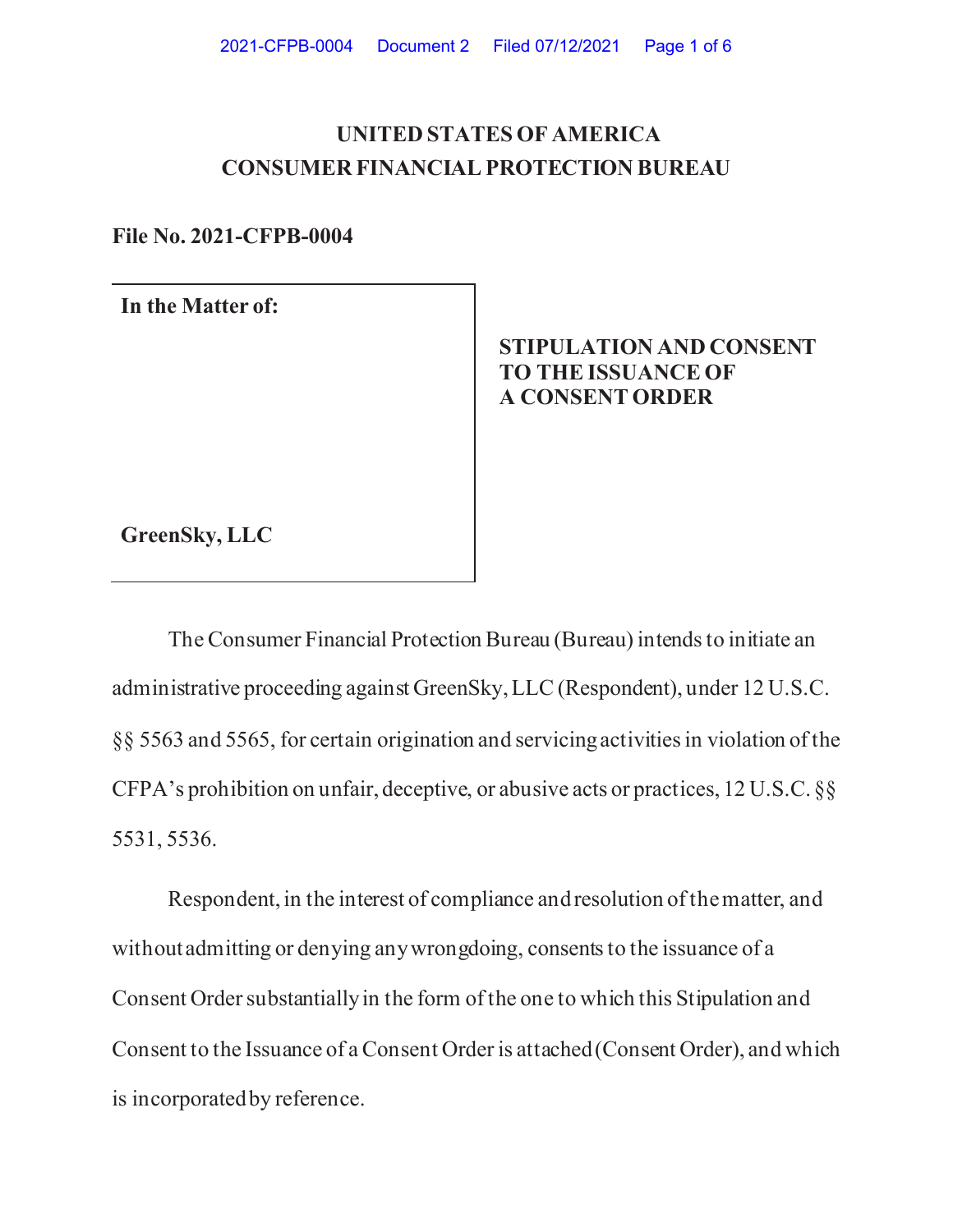In consideration of the above premises, Respondent agrees to the following:

### **Jurisdiction**

1. The Bureau has jurisdiction over this matter under §§ 1053 and 1055 of the Consumer Financial Protection Act of 2010 (CFPA), 12 U.S.C. §§ 5563, 5565.

#### **Consent**

- 2. Respondent agrees to the issuance of the Consent Order, without admitting or denying any of the findings of fact or conclusions of law, except that Respondent, and admits the facts necessary to establish the Bureau's jurisdiction over Respondent and the subject matter of this action.
- 3. Respondent agrees that the Consent Order will be deemed an "order issued with the consent of the person concerned" under  $12$  U.S.C. § 5563(b)(4) and agrees that the Consent Order will become a final order, effective upon its entry on the administrative docket, and will be fully enforceable by the Bureau under 12 U.S.C. §§ 5563(d)(1) and 5565.
- 4. Respondent voluntarily enters into this Stipulation and Consent to the Issuance of a Consent Order (Stipulation).
- 5. The Consent Order resolves only Respondent's potential liability for law violations that the Bureau asserted or might have asserted based on the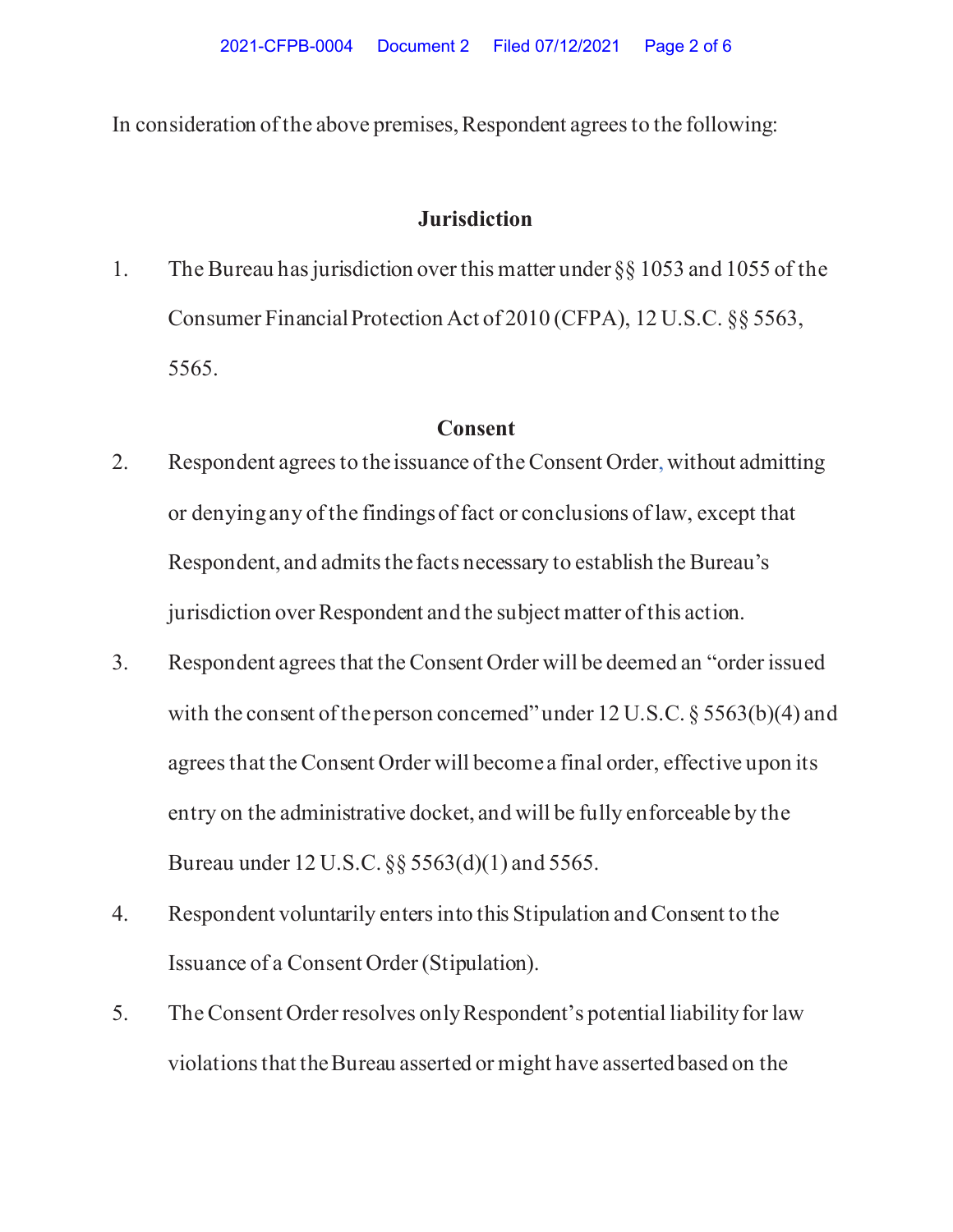practices described in Section IV of the Consent Order, to the extent such practices occurred before the Effective Date and the Bureau knows about them as of the Effective Date. Respondent acknowledges that no promise or representation has been made by the Bureau or any employee, agent, or representative of the Bureau, about any liability outside of this action that may have arisen or may arise from the facts underlying this action or immunity from any such liability.

- 6. Respondent agrees that the facts described in Section IV of the Consent Order will be taken as true and be given collateral estoppel effect, without further proof, in any proceeding before the Bureau to enforce the Consent Order, or in any subsequent civil litigation by the Bureau to enforce the Consent Order or its rights to any payment or monetary judgment under the Consent Order, such as a non-dischargeability complaint in any bankruptcy case.
- 7. The terms and provisions of this Stipulation and the Consent Order will be binding upon, and inure to the benefit of, the parties hereto and their successors in interest.
- 8. Respondent agrees that the Bureau may present the Consent Order to the Bureau Director for signature and entry without further notice.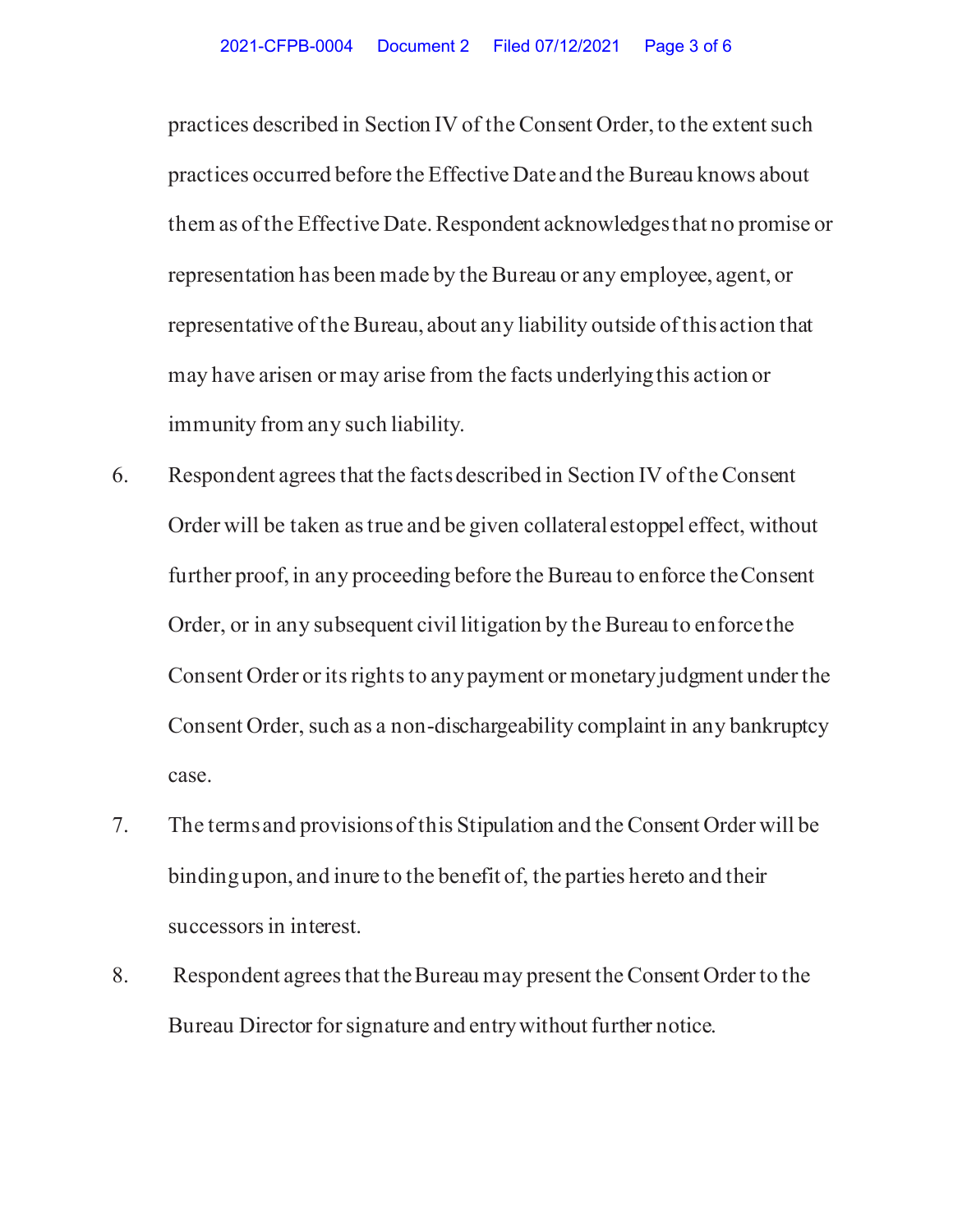#### **Waivers**

- 9. Respondent, by consenting to this Stipulation, waives:
	- a. Any right to service of the Consent Order, and agrees that entry of the Consent Order on the administrative docket will constitute notice to Respondent of its terms and conditions;
	- b. Any objection to the jurisdiction of the Bureau, including, without limitation, under section 1053 of the CFPA, 12 U.S.C. § 5563;
	- c. The rights to all hearings under the statutory provisions under which the proceeding is to be or has been instituted; the filing of proposed findings of fact and conclusions of law; proceedings before, and a recommended decision by, a hearing officer; all post-hearing procedures; and any other procedural right available under section 1053 of the CFPA, 12 U.S.C. § 5563, or 12 CFR Part 1081;
	- d. The right to seek any administrative or judicial review of the Consent Order;
	- e. Any claim for fees, costs or expenses against the Bureau, or any of its agents or employees, and any other governmental entity, related in any way to this enforcement matter or the Consent Order, whether arising under common law or under the terms of any statute, including, but not limited to the Equal Access to Justice Act and the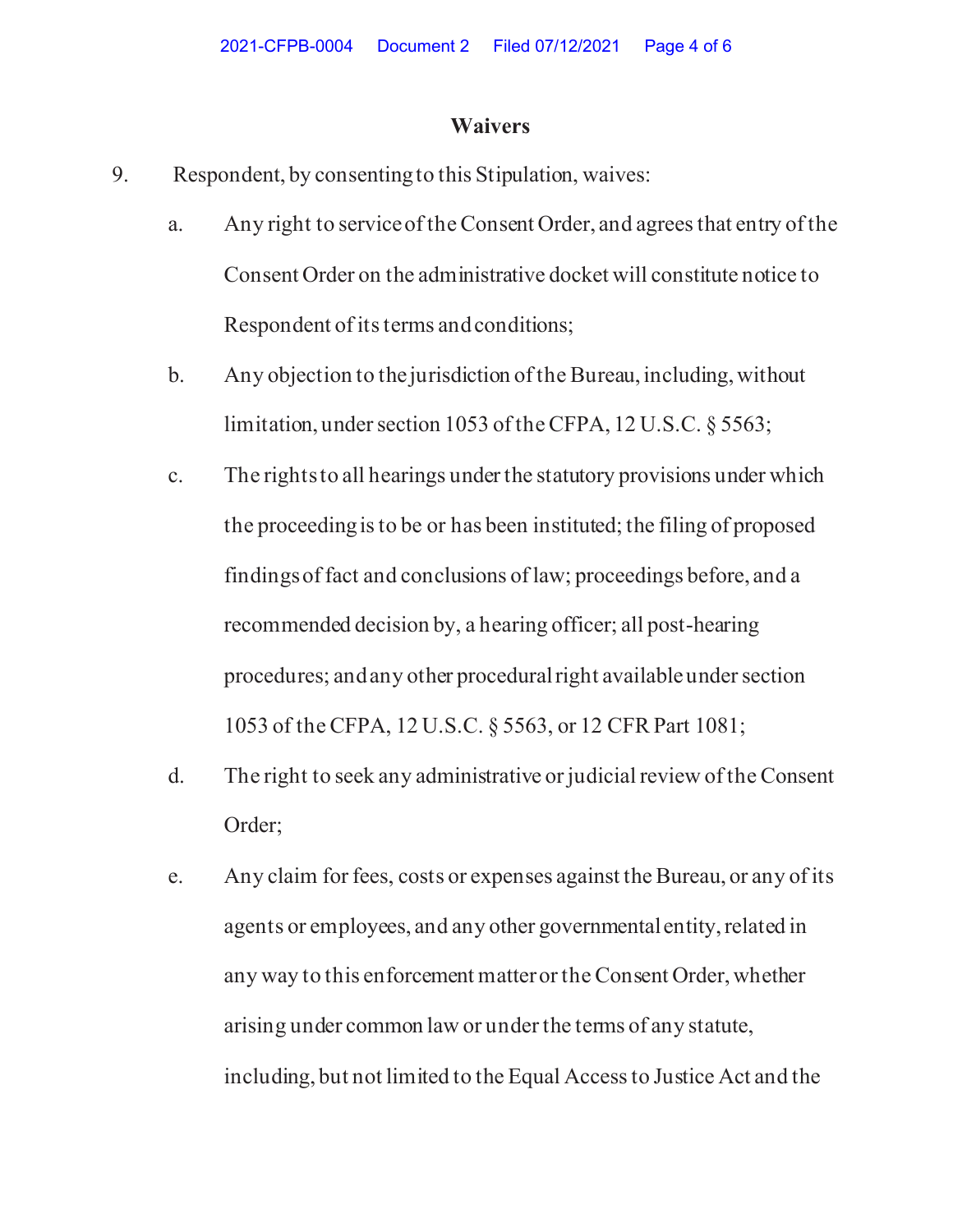Small Business Regulatory Enforcement Fairness Act of 1996; for these purposes, Respondent agrees that Respondent is not the prevailing party in this action because the parties have reached a good faith settlement;

- f. Any other right to challenge or contest the validity of the Consent Order;
- g. Such provisions of the Bureau's rules or other requirements of law as may be construed to prevent any Bureau employee from participating in the preparation of, or advising the Director as to, any order, opinion, finding of fact, or conclusion of law to be entered in connection with this Stipulation or the Consent Order; and
- h. Any right to claim bias or prejudgment by the Director based on the consideration of or discussions concerning settlement of all or any part of the proceeding.